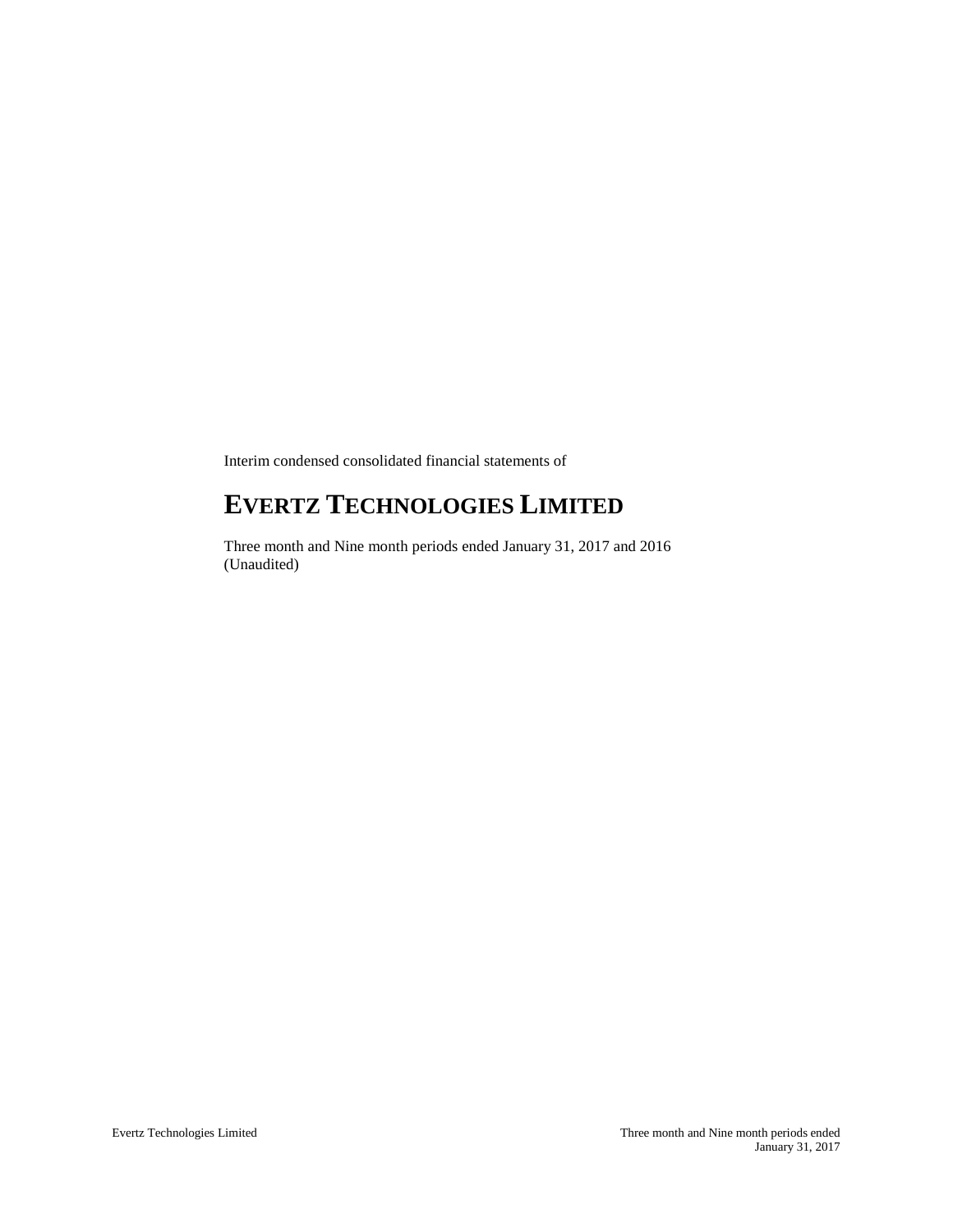# **MANAGEMENT REPORT**

The management of Evertz Technologies Limited ("Evertz" or the "Company") is responsible for the preparation of the accompanying interim condensed consolidated financial statements. The interim condensed consolidated financial statements have been prepared in accordance with International Financial Reporting Standards and are considered by management to present fairly the consolidated financial position, operating results and cash flows of the Company.

These interim condensed consolidated financial statements have not been reviewed by the auditor. These interim condensed consolidated financial statements are unaudited and include all adjustments, consisting of normal and recurring items, that management considers necessary for the fair presentation of the consolidated financial position, results of operations and cash flows.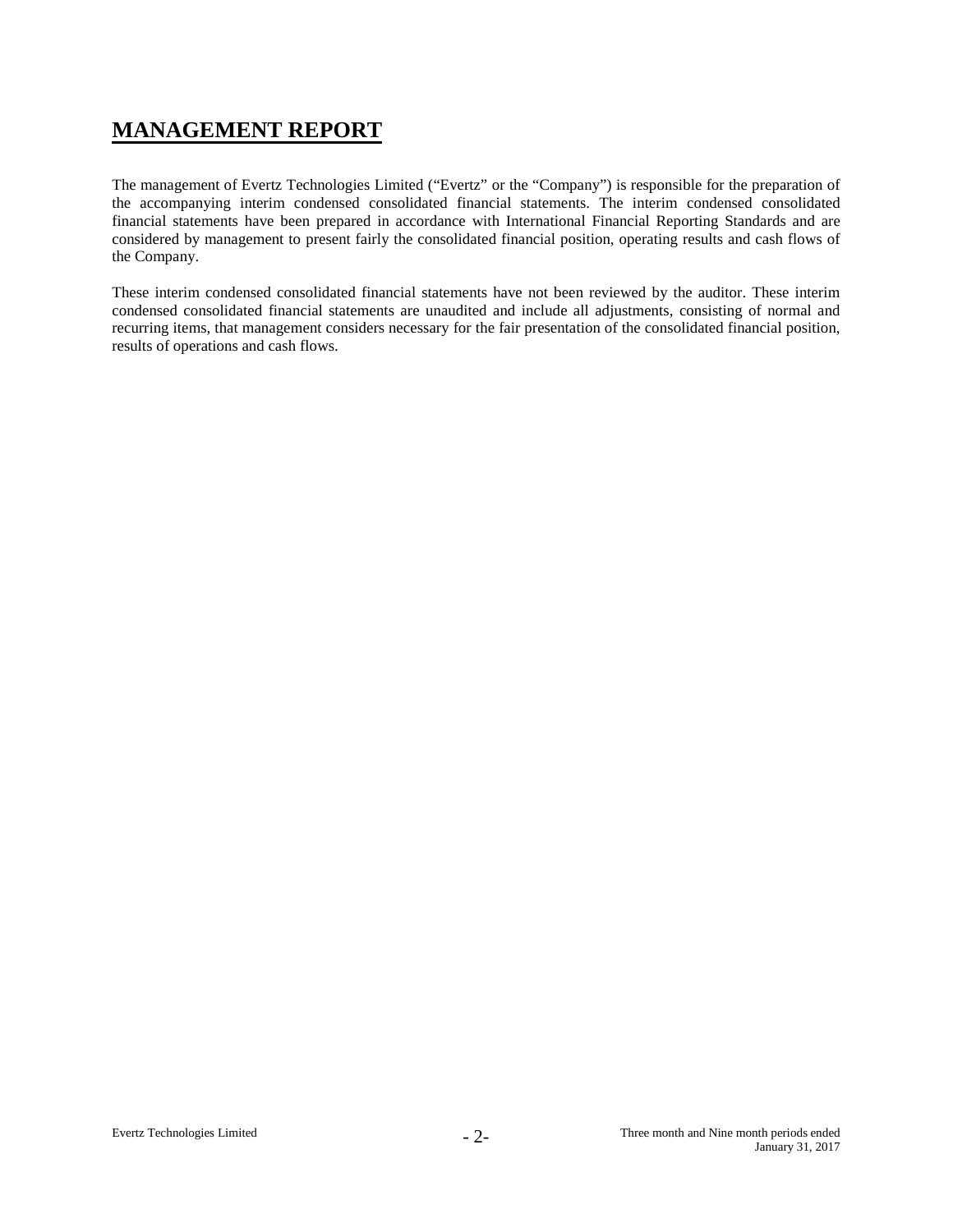Index to Financial Statements (Unaudited)

Interim condensed consolidated financial statements Three month and Nine month periods ended January 31, 2017 and 2016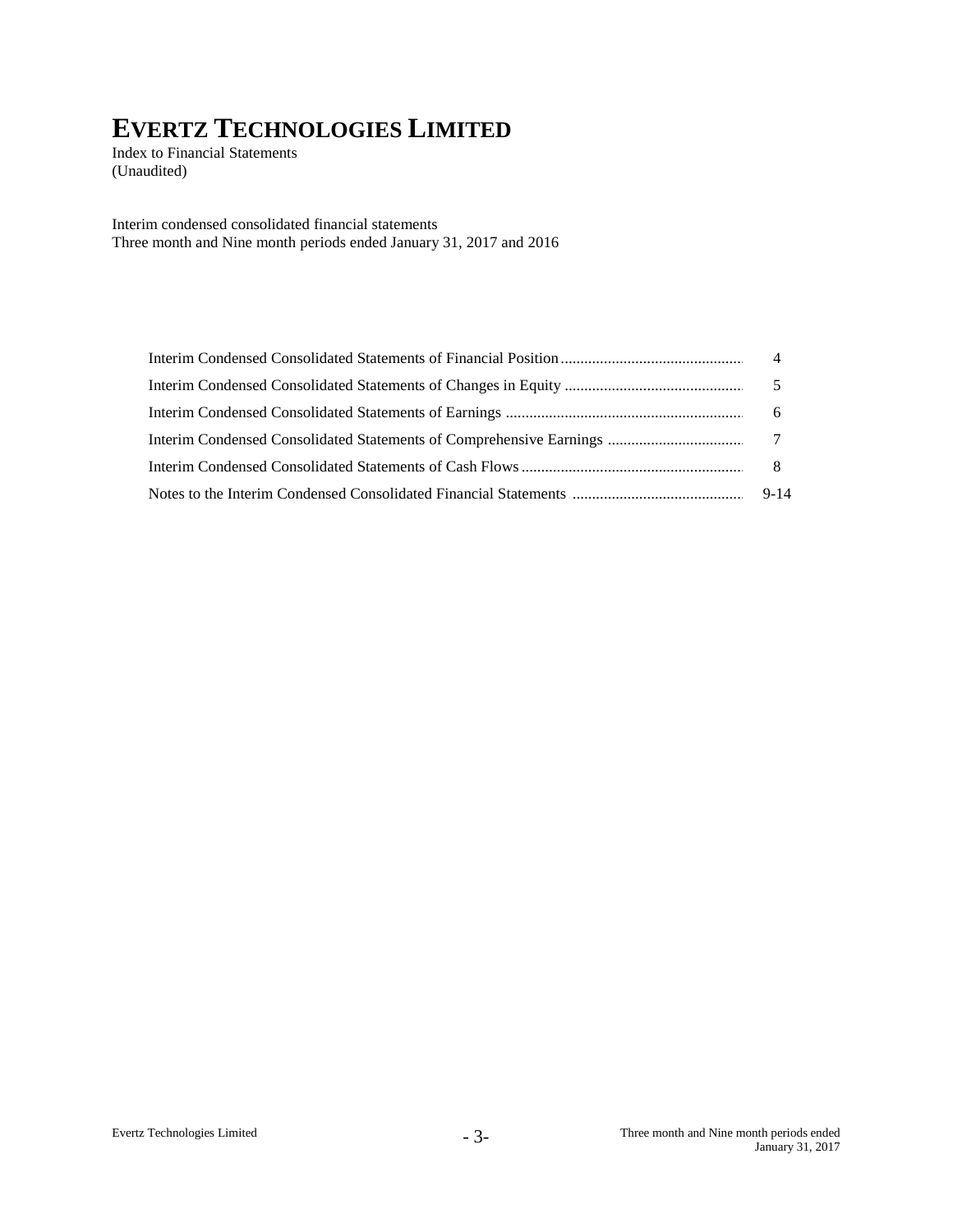Interim Condensed Consolidated Statements of Financial Position (Unaudited)

As at January 31, 2017 and April 30, 2016

(In thousands of Canadian dollars)

|                                                 | January 31,   | April 30, |         |
|-------------------------------------------------|---------------|-----------|---------|
|                                                 | 2017          |           | 2016    |
| <b>Assets</b>                                   |               |           |         |
| Current assets                                  |               |           |         |
| Cash and cash equivalents                       | \$<br>64,094  | \$        | 123,102 |
| Trade and other receivables                     | 81,302        |           | 97,435  |
| Prepaid expenses                                | 4,873         |           | 6,307   |
| Inventories                                     | 172,694       |           | 155,957 |
| Income tax receivable                           | 393           |           | 4,256   |
|                                                 | 323,356       |           | 387,057 |
| Property, plant and equipment (note 3)          | 43,055        |           | 42,971  |
| Goodwill                                        | 17,943        |           | 18,286  |
|                                                 | \$<br>384,354 | \$        | 448,314 |
| <b>Liabilities</b>                              |               |           |         |
| <b>Current liabilities</b>                      |               |           |         |
| Trade and other payables                        | \$<br>41,469  | \$        | 49,815  |
| Provisions (note 4)                             | 4,091         |           | 3,563   |
| Deferred revenue                                | 21,948        |           | 18,529  |
| Current portion of long term debt               | 243           |           | 238     |
|                                                 | 67,751        |           | 72,145  |
| Long term debt                                  | 730           |           | 888     |
| Deferred income taxes                           | 4,144         |           | 5,545   |
|                                                 | 72,625        |           | 78,578  |
| <b>Equity</b>                                   |               |           |         |
| Capital stock (note 5)                          | 124,205       |           | 100,483 |
| Share based payment reserve                     | 9,685         |           | 13,835  |
| Accumulated other comprehensive (loss) earnings | (1,236)       |           | 1,567   |
| Retained earnings                               | 175,380       |           | 250,320 |
|                                                 | 174,144       |           | 251,887 |
| Total equity attributable to shareholders       | 308,034       |           | 366,205 |
| Non-controlling interest                        | 3,695         |           | 3,531   |
|                                                 | 311,729       |           | 369,736 |
|                                                 | \$<br>384,354 | \$        | 448,314 |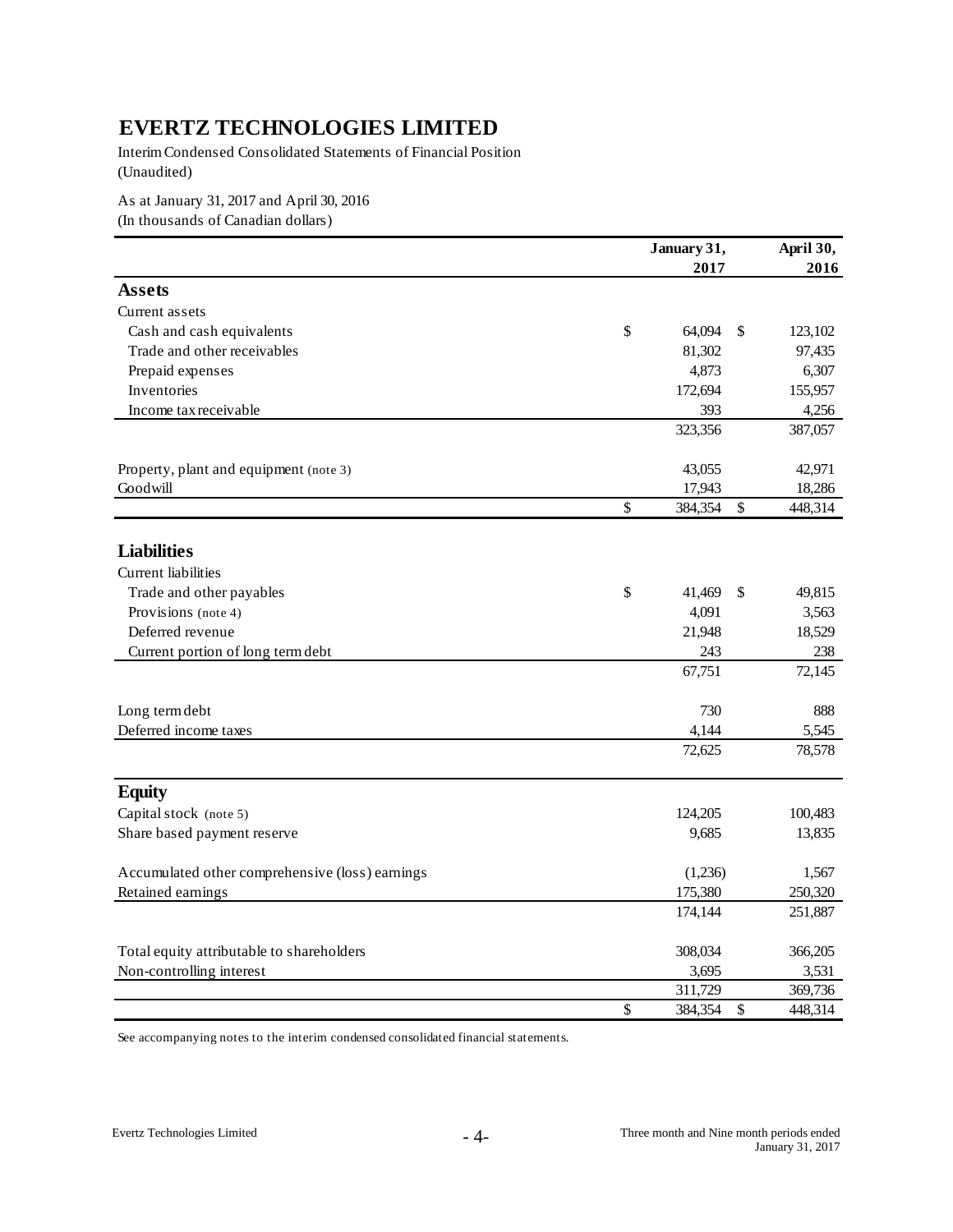Interim Condensed Consolidated Statements of Changes in Equity (Unaudited)

Nine month periods ended January 31, 2017 and 2016 (In thousands of Canadian dollars)

|                                                |                    |                          |               |                |               | Accumulated   |               |            |     | Total           |     |             |     |           |
|------------------------------------------------|--------------------|--------------------------|---------------|----------------|---------------|---------------|---------------|------------|-----|-----------------|-----|-------------|-----|-----------|
|                                                |                    |                          |               | Share-based    |               | other         |               |            |     | equity          |     | Non-        |     |           |
|                                                |                    | Capital                  |               | payment        |               | comprehensive |               | Retained   |     | attributable to |     | controlling |     | Total     |
|                                                |                    | stock                    |               | reserve        |               | earnings      |               | earnings   |     | shareholders    |     | interest    |     | Equity    |
| Balance at April 30, 2015                      | \$                 | 95,708                   | \$            | 12,418         | \$            | 3,077         |               | \$242,268  | \$  | 353,471         | \$  | 3,389       |     | \$356,860 |
|                                                |                    |                          |               |                |               |               |               |            |     |                 |     |             |     |           |
| Net earnings for the period                    |                    |                          |               |                |               |               |               | 62,122     |     | 62,122          |     | 485         |     | 62,607    |
| Foreign currency translation                   |                    |                          |               |                |               |               |               |            |     |                 |     |             |     |           |
| adjustment                                     |                    |                          |               |                |               | 2,396         |               |            |     | 2,396           |     | 324         |     | 2,720     |
| Total comprehensive earnings for the period \$ |                    | $\sim$                   | $\mathcal{S}$ | ÷              | $\mathcal{S}$ | 2,396         | $\mathcal{S}$ | 62.122     | -\$ | 64,518          | \$. | 809         | \$. | 65,327    |
| Dividends declared                             |                    | $\overline{\phantom{a}}$ |               |                |               |               |               | (40, 195)  |     | (40, 195)       |     | (625)       |     | (40, 820) |
| Share based compensation expense               |                    |                          |               | 2,054          |               |               |               |            |     | 2,054           |     |             |     | 2,054     |
| Exercise of employee stock options             |                    | 4,128                    |               |                |               |               |               |            |     | 4,128           |     |             |     | 4,128     |
| Transfer on stock option exercise              |                    | 1,123                    |               | (1,123)        |               |               |               |            |     |                 |     |             |     |           |
| Repurchase of common shares                    |                    | (783)                    |               |                |               |               |               | (8,619)    |     | (9,402)         |     |             |     | (9,402)   |
| Balance at January 31, 2016                    | \$100,176          |                          | \$            | 13,349         | -\$           | 5,473         |               | \$255,576  | -\$ | 374,574         |     | 3,573       |     | \$378,147 |
| Balance at April 30, 2016                      | \$100,483          |                          | \$            | 13,835         | \$            | 1,567         |               | \$250,320  | \$  | 366,205         | \$  | 3,531       |     | \$369,736 |
| Net earnings for the period                    |                    |                          |               |                |               |               |               | 48,613     |     | 48,613          |     | 475         |     | 49,088    |
| Foreign currency translation                   |                    |                          |               |                |               |               |               |            |     |                 |     |             |     |           |
| adjustment                                     |                    |                          |               |                |               | (2,803)       |               |            |     | (2,803)         |     | 39          |     | (2,764)   |
| Total comprehensive earnings for the period    | $\mathbf{\hat{s}}$ | $\sim$                   | \$            | $\overline{a}$ | \$            | $(2,803)$ \$  |               | 48,613     | -S  | 45,810          | \$  | 514         | \$  | 46,324    |
| Dividends declared                             |                    |                          |               |                |               |               |               | (123, 553) |     | (123, 553)      |     | (350)       |     | (123,903) |
| Share based compensation expense               |                    |                          |               | 1,263          |               |               |               |            |     | 1,263           |     |             |     | 1,263     |
| Exercise of employee stock options             |                    | 18,309                   |               |                |               |               |               |            |     | 18,309          |     |             |     | 18,309    |
| Transfer on stock option exercise              |                    | 5,413                    |               | (5, 413)       |               |               |               |            |     |                 |     |             |     |           |
| Balance at January 31, 2017                    | \$124.205          |                          | \$            | 9,685          | \$            | (1.236)       |               | \$175.380  | \$  | 308.034         | \$  | 3.695       |     | \$311,729 |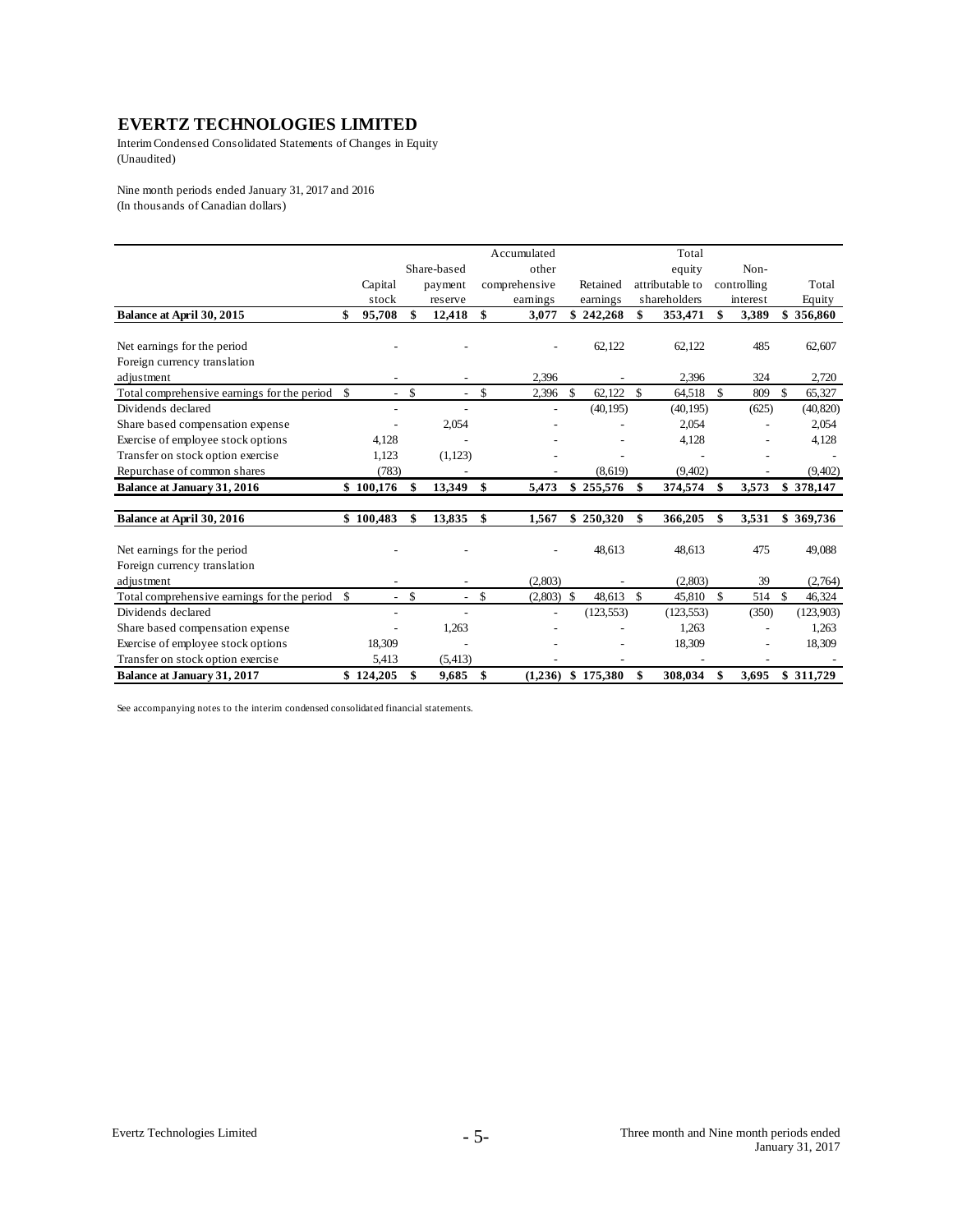Interim Condensed Consolidated Statements of Earnings (Unaudited)

Three month and nine month periods ended January 31, 2017 and 2016 (In thousands of Canadian dollars, except per share amounts)

|                                                       |              | Three month period ended |              | Nine month period ended |               |           |  |  |  |
|-------------------------------------------------------|--------------|--------------------------|--------------|-------------------------|---------------|-----------|--|--|--|
|                                                       |              | January 31,              |              |                         | January 31,   |           |  |  |  |
|                                                       |              | 2017                     | 2016         |                         | 2017          | 2016      |  |  |  |
|                                                       |              |                          |              |                         |               |           |  |  |  |
| Revenue                                               | \$           | 91,080                   | \$<br>99,754 | \$                      | 277,698<br>\$ | 285,183   |  |  |  |
| Cost of goods sold                                    |              | 39,957                   | 42,763       |                         | 119,598       | 122,829   |  |  |  |
| Gross margin                                          |              | 51,123                   | 56,991       |                         | 158,100       | 162,354   |  |  |  |
| Expenses                                              |              |                          |              |                         |               |           |  |  |  |
| Selling, administrative and general (note 6)          |              | 18,096                   | 16,623       |                         | 52,238        | 49,490    |  |  |  |
| Research and development                              |              | 18,484                   | 17,229       |                         | 53,757        | 49,608    |  |  |  |
| Investment tax credits                                |              | (2,153)                  | (2,519)      |                         | (7,213)       | (7, 414)  |  |  |  |
| Foreign exchange loss (gain)                          |              | 4,277                    | (7, 373)     |                         | (5,777)       | (14, 452) |  |  |  |
|                                                       |              | 38,704                   | 23,960       |                         | 93,005        | 77,232    |  |  |  |
|                                                       |              | 12,419                   | 33,031       |                         | 65,095        | 85,122    |  |  |  |
| Finance income                                        |              | 658                      | 117          |                         | 1,438         | 455       |  |  |  |
| Finance costs                                         |              | (74)                     | (128)        |                         | (196)         | (450)     |  |  |  |
| Other (expenses) income                               |              | (225)                    | 211          |                         | (188)         | 361       |  |  |  |
| Earnings before income taxes                          |              | 12,778                   | 33,231       |                         | 66,149        | 85,488    |  |  |  |
| Provision for (recovery of) income taxes              |              |                          |              |                         |               |           |  |  |  |
| Current                                               |              | 2,550                    | 7,344        |                         | 18,191        | 23,312    |  |  |  |
| Deferred                                              |              | 523                      | 1,497        |                         | (1,130)       | (431)     |  |  |  |
|                                                       |              | 3,073                    | 8,841        |                         | 17,061        | 22,881    |  |  |  |
| Net earnings for the period                           | $\mathbb{S}$ | 9,705                    | \$<br>24,390 | \$                      | 49,088<br>\$  | 62,607    |  |  |  |
| Net earnings attributable to non-controlling interest |              | 68                       | 165          |                         | 475           | 485       |  |  |  |
| Net earnings attributable to shareholders             |              | 9,637                    | 24,225       |                         | 48,613        | 62,122    |  |  |  |
| Net earnings for the period                           | \$           | 9,705                    | \$<br>24,390 | \$                      | \$<br>49,088  | 62,607    |  |  |  |
|                                                       |              |                          |              |                         |               |           |  |  |  |
| Earnings per share (note 11)                          |              |                          |              |                         |               |           |  |  |  |
| Basic                                                 | \$           | 0.13                     | \$<br>0.33   | \$                      | 0.65<br>\$    | 0.83      |  |  |  |
| Diluted                                               | \$           | 0.13                     | \$<br>0.32   | \$                      | \$<br>0.65    | 0.83      |  |  |  |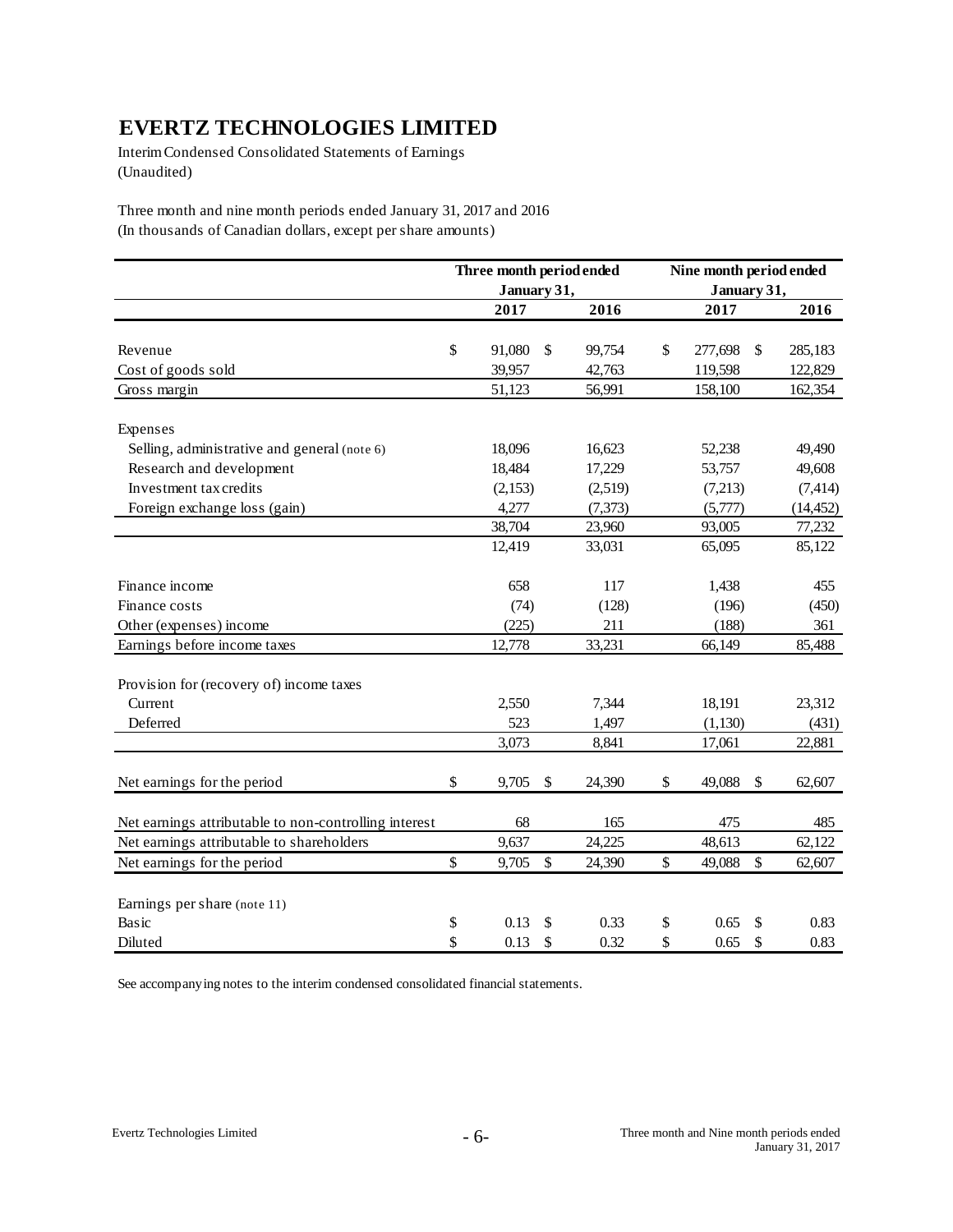Interim Condensed Consolidated Statements of Comprehensive Earnings (Unaudited)

Three month and nine month periods ended January 31, 2017 and 2016 (In thousands of Canadian dollars)

|                                                                 | Three month period ended |             |    |        |     | Nine month period ended |    |        |  |  |
|-----------------------------------------------------------------|--------------------------|-------------|----|--------|-----|-------------------------|----|--------|--|--|
|                                                                 |                          | January 31, |    |        |     | January 31,             |    |        |  |  |
|                                                                 |                          | 2017        |    | 2016   |     | 2017                    |    | 2016   |  |  |
| Net earnings for the period                                     | \$                       | 9,705       | S  | 24,390 | \$. | 49,088                  | S  | 62,607 |  |  |
| Items that may be reclassified to net earnings:                 |                          |             |    |        |     |                         |    |        |  |  |
| Foreign currency translation adjustment                         |                          | (209)       |    | (96)   |     | (2,764)                 |    | 2,720  |  |  |
|                                                                 |                          |             |    |        |     |                         |    |        |  |  |
| Comprehensive earnings                                          | S                        | 9.496       |    | 24.294 |     | 46.324                  |    | 65,327 |  |  |
|                                                                 |                          |             |    |        |     |                         |    |        |  |  |
| Comprehensive earnings attributable to non-controlling interest | -S                       | (18)        | -S | 319    | \$. | 514                     | -S | 809    |  |  |
| Comprehensive earnings attributable to shareholders             |                          | 9.514       | -S | 23.975 | \$  | 45,810                  |    | 64,518 |  |  |
| Comprehensive earnings                                          |                          | 9.496       |    | 24.294 |     | 46.324                  |    | 65,327 |  |  |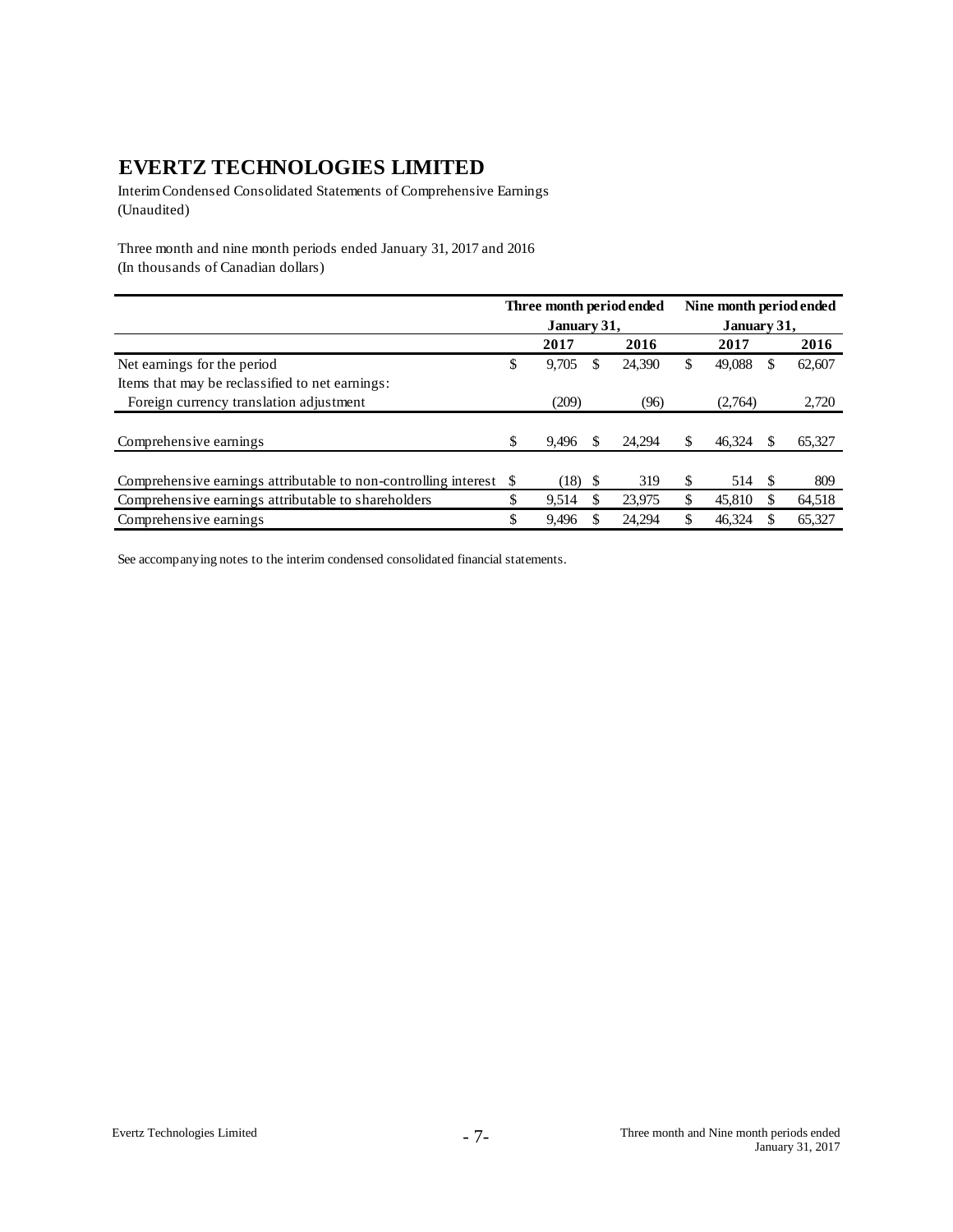Interim Condensed Consolidated Statements of Cash Flows (Unaudited)

Three month and nine month periods ended January 31, 2017 and 2016 (In thousands of Canadian dollars)

|                                                             | Three month period ended |                |    |           | Nine month period ended |    |           |
|-------------------------------------------------------------|--------------------------|----------------|----|-----------|-------------------------|----|-----------|
|                                                             |                          | January 31,    |    |           | January 31,             |    |           |
|                                                             |                          | 2017           |    | 2016      | 2017                    |    | 2016      |
|                                                             |                          |                |    |           |                         |    |           |
| Operating activities                                        |                          |                |    |           |                         |    |           |
| Net earnings for the period                                 | \$                       | 9,705          | \$ | 24.390    | \$<br>49.088            | S  | 62,607    |
| Add: Items not involving cash                               |                          |                |    |           |                         |    |           |
| Depreciation of property, plant and equipment               |                          | 2,744          |    | 3,144     | 8,059                   |    | 8.539     |
| Loss (gain) on disposal of property, plant and equipment    |                          | 3              |    | 109       | (14)                    |    | 57        |
| Share based compensation (note 8)                           |                          | 406            |    | 603       | 1,263                   |    | 2,054     |
| Interest expense                                            |                          | $\overline{4}$ |    | 8         | 20                      |    | 26        |
| Deferred income tax expense (recovery)                      |                          | 523            |    | 1,497     | (1,130)                 |    | (431)     |
|                                                             |                          | 13,385         |    | 29,751    | 57,286                  |    | 72,852    |
| Current tax expenses, net of investment tax credits         |                          | 397            |    | 4,825     | 10,978                  |    | 15,898    |
| Income taxes paid                                           |                          | (3,256)        |    | (3,613)   | (7, 364)                |    | (17,780)  |
| Changes in non-cash working capital items (note 7)          |                          | 15,405         |    | 18,669    | (2,396)                 |    | 10,111    |
| Cash provided by operating activities                       |                          | 25,931         |    | 49,632    | 58,504                  |    | 81,081    |
|                                                             |                          |                |    |           |                         |    |           |
| Investing activities                                        |                          |                |    |           |                         |    |           |
| Acquisition of property, plant and equipment                |                          | (4,210)        |    | (1,000)   | (8,079)                 |    | (3,130)   |
| Proceeds from disposal of property, plant and equipment     |                          | $\overline{c}$ |    | 44        | 72                      |    | 115       |
| Cash used in investing activities                           |                          | (4,208)        |    | (956)     | (8,007)                 |    | (3,015)   |
|                                                             |                          |                |    |           |                         |    |           |
| Financing activities                                        |                          |                |    |           |                         |    |           |
| Repayment of long term debt                                 |                          | (13)           |    | 3         | (134)                   |    | (161)     |
| Interest paid                                               |                          | (4)            |    | (8)       | (20)                    |    | (26)      |
| Dividends paid                                              |                          | (96,701)       |    | (13, 351) | (123, 553)              |    | (40, 195) |
| Dividends paid by subsidiaries to non-controlling interests |                          |                |    |           | (350)                   |    | (625)     |
| Capital stock repurchase                                    |                          |                |    | (1,032)   |                         |    | (9,402)   |
| Capital stock issued                                        |                          | 4,491          |    |           | 18,309                  |    | 4,128     |
| Cash used in financing activities                           |                          | (92, 227)      |    | (14, 388) | (105, 748)              |    | (46, 281) |
|                                                             |                          |                |    |           |                         |    |           |
| Effect of exchange rates on cash and cash equivalents       |                          | 1,239          |    | (1,855)   | (3,757)                 |    | (2,542)   |
|                                                             |                          |                |    |           |                         |    |           |
| (Decrease) increase in cash and cash equivalents            |                          | (69,265)       |    | 32,433    | (59,008)                |    | 29,243    |
| Cash and cash equivalents beginning of period               |                          | 133,359        |    | 97,491    | 123,102                 |    | 100,681   |
| Cash and cash equivalents end of period                     | \$                       | 64,094         | \$ | 129,924   | \$<br>64,094            | \$ | 129,924   |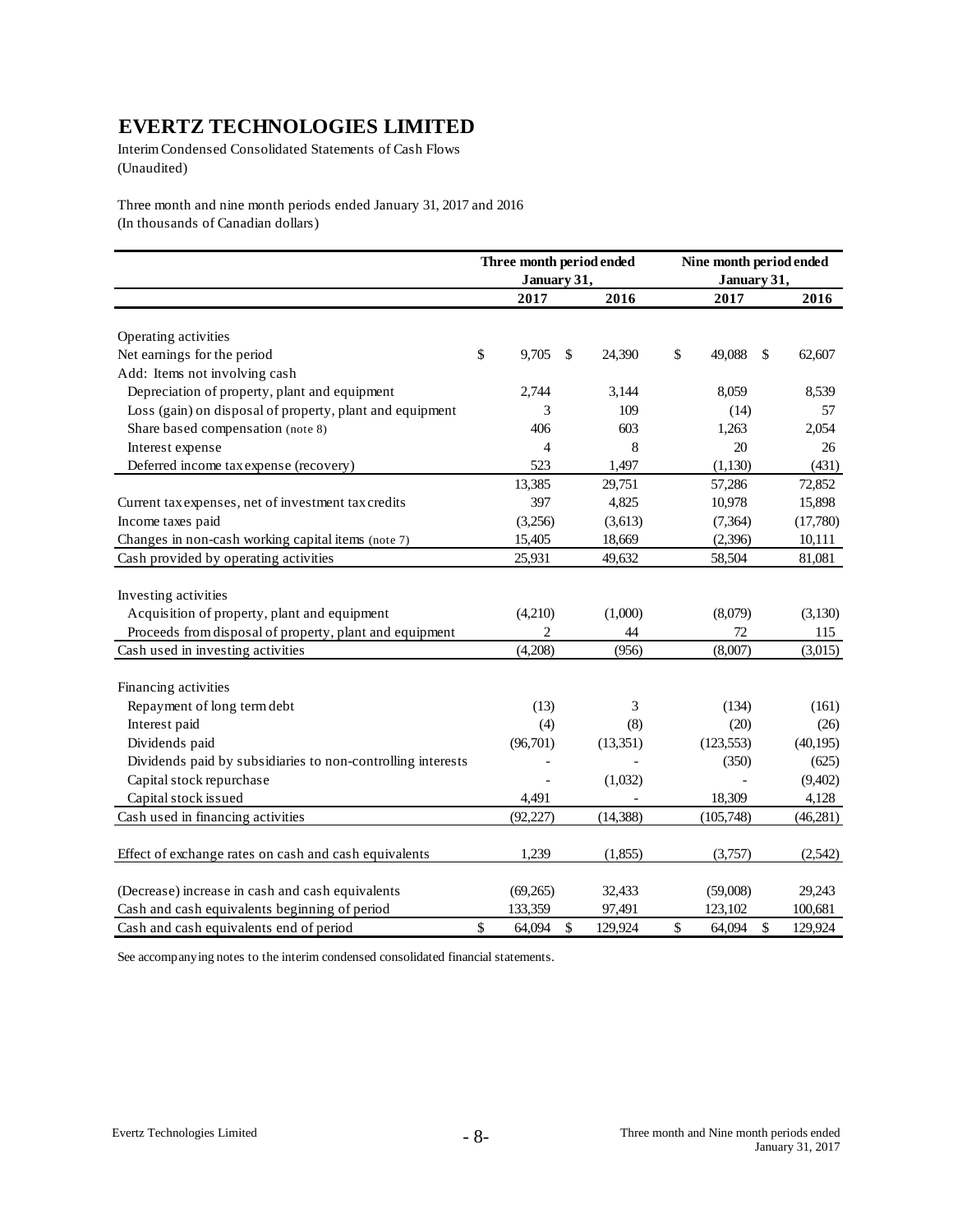#### **NOTES TO THE CONSOLIDATED FINANCIAL STATEMENTS**

Three month and Nine month periods ended January 31, 2017 and 2016 (in thousands of Canadian dollars, except for "number of common shares", "number of options" and "per share" information)

Evertz Technologies Limited ("Evertz" or the "Company") is incorporated under the *Canada Business Corporations Act*. The Company is incorporated and domiciled in Canada and the registered head office is located at 5292 John Lucas Drive, Burlington, Ontario, Canada. The Company is a leading supplier of software, equipment and technology solutions to content creators, broadcasters, specialty channels and television service providers. The Company designs, manufactures and distributes video and audio infrastructure solutions for the production, post– production, broadcast and telecommunications markets.

#### **1. STATEMENT OF COMPLIANCE**

These interim condensed consolidated financial statements have been prepared in accordance with International Financial Reporting Standards ("IFRS") as issued by the International Accounting Standards Board ("IASB") and under the IAS 34 "Interim Financial Reporting" using the same accounting policies as described in the Company's consolidated financial statements for the year ended April 30, 2016.

These interim condensed consolidated financial statements do not include all information and note disclosures required by IFRS for annual financial statements, and therefore; should be read in conjunction with the April 30, 2016 annual consolidated financial statements.

These interim condensed consolidated financial statements were authorized for issue by the Board of Directors on March 1, 2017.

#### **2. SIGNIFICANT ACCOUNTING POLICIES**

#### **New and Revised IFRSs Issued but Not Yet Effective**

Following is a listing of amendments, revisions and new International Financial Reporting Standards issued but not yet effective. Unless otherwise indicated, earlier application is permitted. The Company has not yet determined the impact of the adoption of the following standards.

#### *Financial Instruments*

IFRS 9, *Financial instruments* ("IFRS 9") was issued by the IASB in July 2014 and will replace IAS 39, *Financial Instruments: Recognition and Measurement* ("IAS 39"). IFRS 9 introduces new requirements for the financial reporting of financial assets and financial liabilities. IFRS 9 is effective for annual periods beginning on or after January 1, 2018.

#### *Revenue*

IFRS 15, *Revenue from contracts with customers* ("IFRS 15") was issued by the IASB in May 2014 and will replace IAS 11, *Construction Contracts* and IAS 18, *Revenue*. IFRS 15 specifies how and when revenue will be recognized. IFRS 15 is effective for annual periods beginning on or after January 1, 2018.

#### *Leases*

IFRS 16, *Leases* ("IFRS 16") was issued by the IASB in January 2016 and will replace IAS 17, *Leases.* IFRS 16 introduces a single accounting model for lessees to bring leases on-balance sheet while lessor accounting remains largely unchanged. IFRS 16 is effective for annual periods beginning on or after January 1, 2019.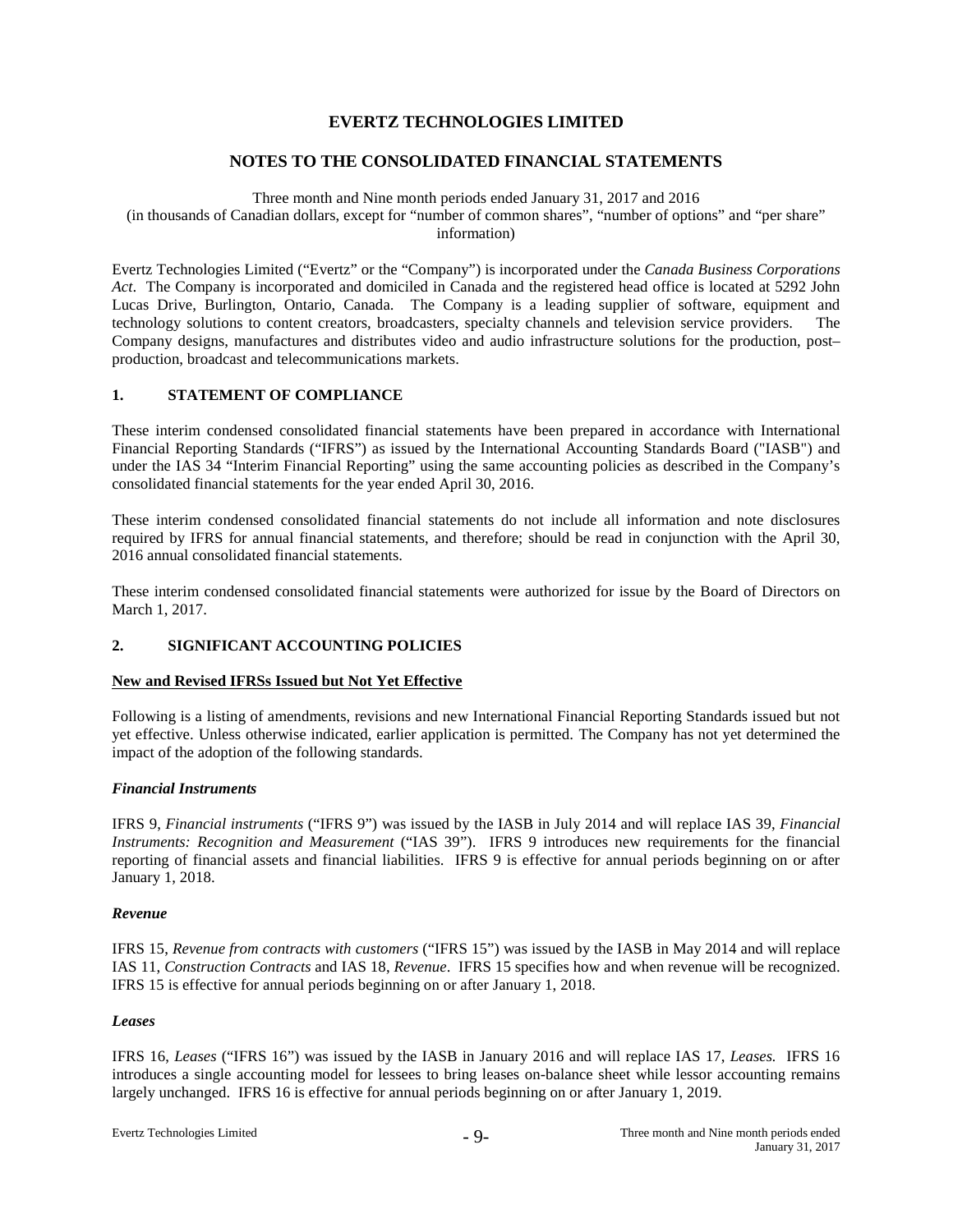#### **3. PROPERTY, PLANT AND EQUIPMENT**

|                                    |               | <b>January 31, 2017</b> |    |                     |   |          |   | April 30, 2016 |    |                     |    |          |  |
|------------------------------------|---------------|-------------------------|----|---------------------|---|----------|---|----------------|----|---------------------|----|----------|--|
|                                    |               |                         |    | Accumulated         |   | Carrying |   |                |    | <b>Accumulated</b>  |    | Carrying |  |
|                                    |               | Cost                    |    | <b>Depreciation</b> |   | Amount   |   | Cost           |    | <b>Depreciation</b> |    | Amount   |  |
| Office furniture and equipment     | 3,449<br>S    |                         | \$ | 1,927               | S | 1,522    | S | 3,065          | \$ | 1.783               | \$ | 1,282    |  |
| Research and development equipment | 31,039        |                         |    | 23,122              |   | 7.917    |   | 29.469         |    | 20,672              |    | 8,797    |  |
| Airplanes                          | 19,727        |                         |    | 12,239              |   | 7.488    |   | 19.727         |    | 10,975              |    | 8,752    |  |
| Machinery and equipment            | 54,500        |                         |    | 41,954              |   | 12,546   |   | 51.787         |    | 39.226              |    | 12,561   |  |
| Leaseholds                         | 8.486         |                         |    | 4.722               |   | 3.764    |   | 6.208          |    | 4.595               |    | 1,613    |  |
| Land                               | 2,235         |                         |    |                     |   | 2,235    |   | 2,238          |    |                     |    | 2,238    |  |
| Buildings                          | 9.787         |                         |    | 2.204               |   | 7.583    |   | 9.847          |    | 2,119               |    | 7,728    |  |
|                                    | \$<br>129.223 |                         |    | 86.168              |   | 43,055   |   | 122.341        | \$ | 79.370              | \$ | 42,971   |  |

#### **4. PROVISIONS**

|                                | Warranty and |         |  | Lease/Retirement   |       |
|--------------------------------|--------------|---------|--|--------------------|-------|
|                                |              | Returns |  | <b>Obligations</b> | Total |
| Balance as at April 30, 2016   |              | 3,338   |  | 225                | 3,563 |
| Net additions                  |              | 452     |  | 100                | 552   |
| Foreign exchange differences   |              | 4       |  | (28)               | (24)  |
| Balance as at January 31, 2017 |              | 3.794   |  | 297                | 4.091 |

#### *Warranty and Returns*

The provision relates to estimated future costs associated with warranty repairs and returns on hardware solutions. The provision is based on historical data associated with similar products. The warranty and returns are expected to be incurred within the next twelve months.

#### *Lease/Retirement Obligations*

The provision relates to estimated restoration costs expected to be incurred upon the conclusion of Company leases.

#### **5. CAPITAL STOCK**

Authorized capital stock consists of: Unlimited number of preferred shares Unlimited number of common shares

|                                      | Number of     | Amount  |
|--------------------------------------|---------------|---------|
|                                      | Common Shares |         |
| Balance as at April 30, 2016         | 74,188,746    | 100,483 |
| Issued on exercise of stock options  | 1,526,500     | 18,309  |
| Transferred on stock option exercise |               | 5,413   |
| Balance as at January 31, 2017       | 75,715,246    | 124,205 |

#### *Normal Course Issuer Bid*

In June 2015, the Company filed a Normal Course Issuer Bid (NCIB) with the TSX to repurchase, at the Company's discretion, until June 28, 2016 up to 3,722,967 outstanding common shares on the open market or as otherwise permitted, subject to normal terms and limitations of such bids. The Company did not purchase and cancel any shares during the nine and three month periods (2016 – 608,100 common shares were purchased and cancelled at a weighted average price of \$15.46 over the nine month period).

#### *Dividends Per Share*

During the quarter, \$1.28 in dividends per share were declared (2016 - \$0.18) and during the nine month period, \$1.64 in dividends per share were declared (2016 - \$0.54), both, including a special dividend of \$1.10 per common share  $(2016 - Nil)$ .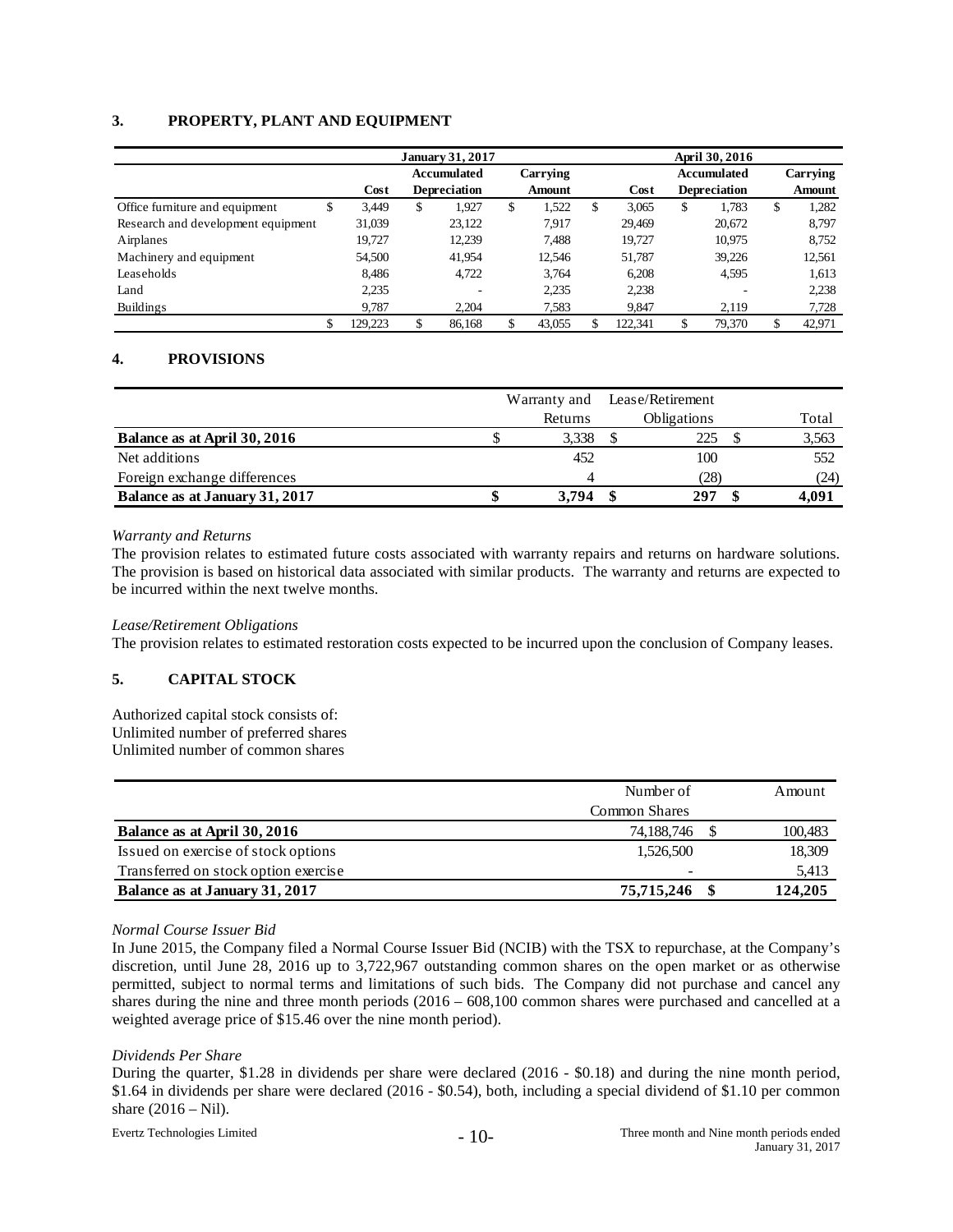#### **6. SELLING, ADMINISTRATIVE AND GENERAL EXPENSES**

|                                               |   | Three month period ended<br>January 31, |    |        | Nine month period ended<br>January 31, |        |     |        |  |  |
|-----------------------------------------------|---|-----------------------------------------|----|--------|----------------------------------------|--------|-----|--------|--|--|
|                                               |   | 2017                                    |    | 2016   |                                        | 2017   |     | 2016   |  |  |
| Selling and administrative                    | S | 15,529                                  | S  | 15,121 | \$                                     | 45,704 | \$. | 44,750 |  |  |
| Share based compensation (note 8)             |   | 1.661                                   |    | 603    |                                        | 3,838  |     | 2,054  |  |  |
| Depreciation of property, plant and equipment |   |                                         |    |        |                                        |        |     |        |  |  |
| (non-production)                              |   | 906                                     |    | 899    |                                        | 2.696  |     | 2,686  |  |  |
|                                               |   | 18.096                                  | £. | 16,623 |                                        | 52,238 |     | 49,490 |  |  |

#### **7. STATEMENT OF CASH FLOWS**

#### **Changes in non**–**cash working capital items**

|                             | Three month period ended |        |             | Nine month period ended |         |  |  |  |
|-----------------------------|--------------------------|--------|-------------|-------------------------|---------|--|--|--|
|                             | January 31,              |        | January 31, |                         |         |  |  |  |
|                             | 2017                     | 2016   |             | 2017                    | 2016    |  |  |  |
| Trade and other receivables | \$<br>19,035<br>\$       | 6,198  | \$          | 15,276<br>-\$           | 2,454   |  |  |  |
| Prepaid expenses            | (666)                    | 47     |             | 1,319                   | 3,848   |  |  |  |
| Inventories                 | (7, 975)                 | 2,716  |             | (17, 457)               | (2,208) |  |  |  |
| Trade and other payables    | <b>200</b>               | 9,643  |             | (5,481)                 | 1,847   |  |  |  |
| Deferred revenue            | 4,334                    | 46     |             | 3,419                   | 3,585   |  |  |  |
| Provisions                  | 477                      | 19     |             | 528                     | 585     |  |  |  |
|                             | \$<br>15,405<br>S        | 18.669 | S           | (2,396)<br>\$.          | 10,111  |  |  |  |

#### **8. SHARE BASED PAYMENTS**

#### *Stock Option Plan*

The Company established, in June 2006, a stock option plan to attract, retain, motivate and compensate employees, officers and eligible directors who are integral to the growth and success of the Company. A number of shares equal to 10% of the Company's outstanding common shares are to be reserved for issuance under the stock option plan.

The Board of Directors administers the stock option plan and will determine the terms of any options granted. The exercise price of an option is to be set by the Board of Directors at the time of grant but shall not be lower than the market price as defined in the option plan at the time of grant. The term of the option cannot exceed 10 years. Stock options currently granted normally fully vest and expire by the end of the fifth year.

The changes in the number of outstanding share options are as follows:

|                                | Number of   | Weighted              |
|--------------------------------|-------------|-----------------------|
|                                | Options     | Average               |
|                                |             | <b>Exercise Price</b> |
| Balance as at April 30, 2016   | 4,406,500   | 14.72                 |
| Granted                        | 55,000      | 17.28                 |
| Exercised                      | (1,526,500) | 11.99                 |
| Expired                        | (93,000)    | 15.92                 |
| Forfeited                      | (36,000)    | 11.88                 |
| Balance as at January 31, 2017 | 2,806,000   | 16.25                 |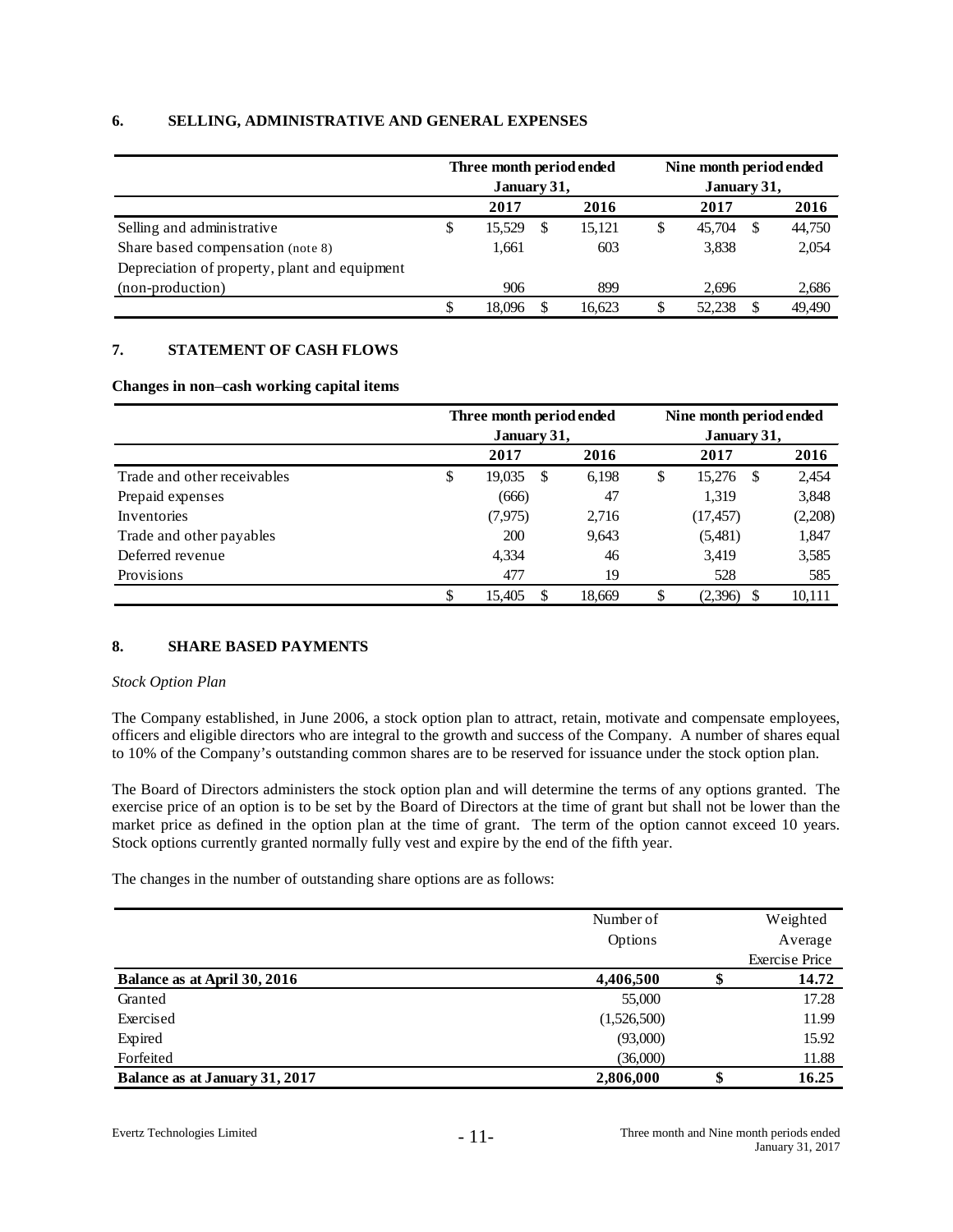*Note #8 continued …*

| <b>Exercise Price</b> | <b>Weighted Average</b> | Number of      | <b>Weighted Average</b> | Number of                | <b>Weighted Average</b> |                            |  |
|-----------------------|-------------------------|----------------|-------------------------|--------------------------|-------------------------|----------------------------|--|
|                       | <b>Exercise Price</b>   | Outstanding    | Remaining               | <b>Options</b>           |                         | <b>Exercise Price of</b>   |  |
|                       |                         | <b>Options</b> | <b>Contractual Life</b> | Exercisable              |                         | <b>Exercisable Options</b> |  |
| $$11.88 - $14.14$     | 13.93                   | 437,500        | 0.5                     | $\overline{\phantom{0}}$ |                         | $\overline{\phantom{0}}$   |  |
| $$15.00 - $16.30$     | \$<br>15.72             | 722,000        | 2.3                     | 236,000                  | £.                      | 16.24                      |  |
| \$17.03               | 17.03                   | 1,461,000      | 1.4                     | $\overline{\phantom{0}}$ | Ф                       | ٠                          |  |
| $$17.19 - $18.07$     | 17.62                   | 185,500        | 3.3                     | 6.000                    |                         | 15.00                      |  |
| Totals                | 16.25                   | 2,806,000      | 2.0                     | 242,000                  | -S                      | 16.21                      |  |

#### *Restricted Share Unit Plan*

The Company established, in March 2016, a restricted share unit ("RSU") plan to provide an incentive to participants; including key executives of the Company, by rewarding such participants with equity-based compensation. Under the terms of the plan, RSU's are issued to the participant with a vesting period of three years. On the vesting date, all RSU's will be redeemed in cash at the fair market value at the date of vest plus any accrued dividends. The changes in the number of outstanding RSUs are as follows:

|                                | Number of   |
|--------------------------------|-------------|
|                                | <b>RSUs</b> |
| Balance as at April 30, 2016   | 210,000     |
| Granted                        | 347,000     |
| Forfeited                      | (7,500)     |
| Balance as at January 31, 2017 | 549,500     |

As at January 31, 2017, the average remaining contractual life for outstanding RSUs is 2.2 years.

#### **Compensation expense**

#### *Stock Option Plan*

The share based compensation expense that has been charged against earnings over the nine month and three month period ended is \$1,263 (2016 - \$2,054) and \$406 (2016 - \$603). Share based compensation expense was calculated using a weighted average forfeiture rate of 25% (2016 – 22%)

|                                                   | Nine month period ended | Nine month period ended |
|---------------------------------------------------|-------------------------|-------------------------|
|                                                   | <b>January 31, 2017</b> | <b>January 31, 2016</b> |
| Risk-free interest rate                           | 0.70%                   | 1.07%                   |
| Dividend yield                                    | 4.17%                   | 4.69%                   |
| Expected life                                     | 5 years                 | 5 years                 |
| Expected volatility                               | 16%                     | 21%                     |
| Weighted average grant-date fair value:           |                         |                         |
| Where the exercise price equaled the market price | \$1.12                  | \$1.48                  |

#### *Restricted Share Unit Plan*

The share based compensation expense that has been charged against earnings over the nine month and three month period ended is \$2,575 (2016 - Nil) and \$1,255 (2016 – Nil). Share based compensation expense was calculated using a weighted average forfeiture rate of 3% (2016 – Nil). As at January 31, 2017, the total liability included within trade and other payables is \$2,812 (2016 – Nil).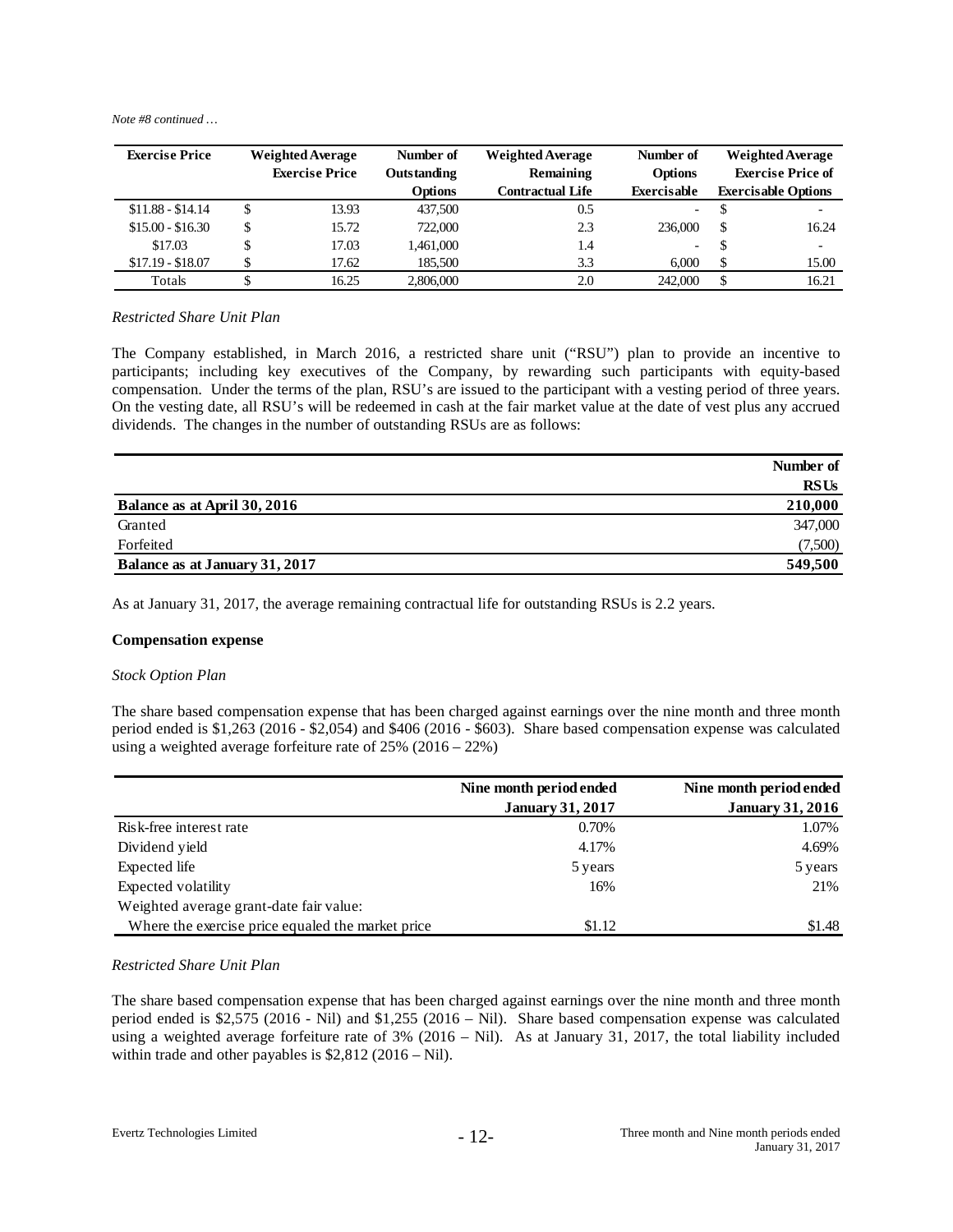#### **9. SEGMENTED INFORMATION**

The Company reviewed its operations and determined that it operates a single reportable segment, the television broadcast equipment market. The single reportable operating segment derives its revenues from the sale of hardware and software solutions including related services, training and commissioning.

|                      | Three month period ended<br>January 31, |        |    |        |  | Nine month period ended<br>January 31, |  |         |  |
|----------------------|-----------------------------------------|--------|----|--------|--|----------------------------------------|--|---------|--|
| Revenue              |                                         | 2017   |    | 2016   |  | 2017                                   |  | 2016    |  |
| <b>United States</b> | \$                                      | 53.861 | \$ | 49.696 |  | 155,216                                |  | 153,327 |  |
| International        |                                         | 34,312 |    | 46,181 |  | 106,495                                |  | 120,419 |  |
| Canada               |                                         | 2.907  |    | 3.877  |  | 15,987                                 |  | 11,437  |  |
|                      | J                                       | 91,080 |    | 99.754 |  | 277,698                                |  | 285.183 |  |

|                      |                        |               | <b>January 31, 2017</b> |                          | April 30, 2016         |               |    |          |  |  |
|----------------------|------------------------|---------------|-------------------------|--------------------------|------------------------|---------------|----|----------|--|--|
|                      | <b>Property, Plant</b> |               |                         |                          | <b>Property, Plant</b> |               |    |          |  |  |
|                      |                        | and Equipment |                         | Goodwill                 |                        | and Equipment |    | Goodwill |  |  |
| <b>United States</b> | Φ                      | 10.740        | D                       | 372                      | ◡                      | 11,813        | \$ | 359      |  |  |
| International        |                        | 9,255         |                         | 17.571                   |                        | 9,750         |    | 17.927   |  |  |
| Canada               |                        | 23,060        |                         | $\overline{\phantom{0}}$ |                        | 21.408        |    | -        |  |  |
|                      |                        | 43,055        |                         | 17.943                   |                        | 42.971        |    | 18,286   |  |  |

### **10. RELATED PARTY TRANSACTIONS**

Balances and transactions between the Company and its subsidiaries, which are related parties of the Company, have been eliminated on consolidation and are not disclosed in this note. Details of transactions between the Company and other related parties are disclosed below.

#### *Related Party Transactions*

Two shareholders each indirectly hold a 10% interest in the Company's leased premises in Ontario. This lease expires in 2019 with a total of \$1,821 committed over the remaining term. During the nine and three month periods, rent paid for the leased principal premises amounted to  $$648 (2016 - $631)$  and \$216 (2016 - \$210) with no outstanding amounts due as at January 31, 2017.

The Company also leases property where two shareholders indirectly own 100% interest. This lease expires in 2021 with a total of \$1,247 committed over the remaining term. During the nine and three month periods, rent paid was \$189 (2016 – \$185) and \$66 (2016 - \$62) with no outstanding amounts due as at January 31, 2017.

On December 1, 2008 the Company entered into an agreement with two shareholders who each indirectly hold a 20% interest in the Company's leased premises in Ontario. This lease expires in 2018 with a total of \$1,532 committed over the remaining term. During the nine and three month periods, rent paid for the leased principal premises amounted to \$603 (2016 - \$596) and \$206 (2016 - \$199) with no outstanding amounts due as at January 31, 2017.

On May 1, 2009 the Company entered into a property lease agreement with two shareholders who each indirectly hold a 35% interest. This lease expires in 2019 with a total of \$1,085 committed over the remaining term. During the nine and three month periods, rent paid was \$346 (2016 - \$346) and \$115 (2016 - \$115) with no outstanding amounts due as at January 31, 2017.

*\*